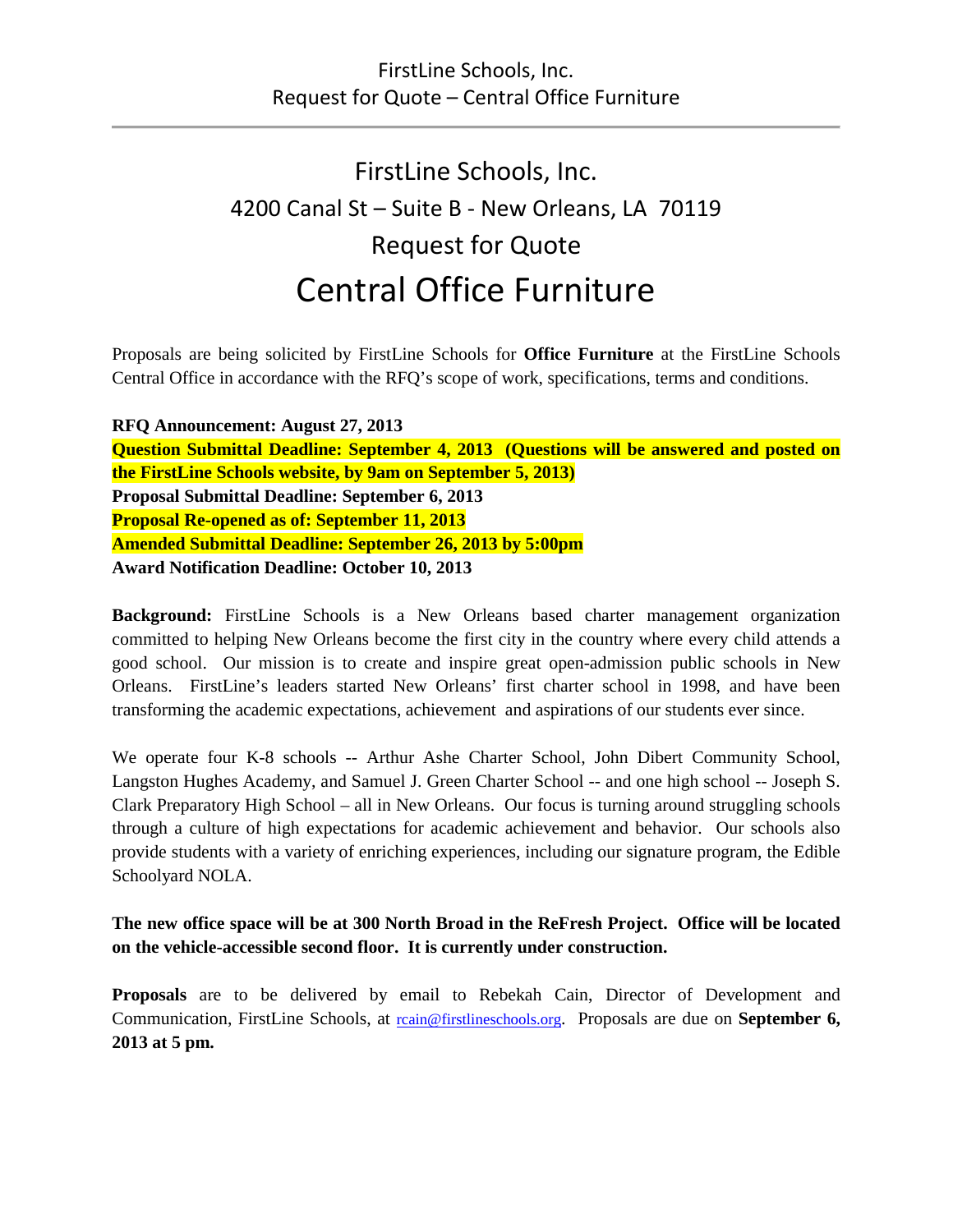While the Proposer's cost is of great importance, proposing the lowest price will not assure award of the service. FirstLine reserves the right to reject or negotiate any and all proposals for any reason. It is the Proposer's duty to understand the proposal: any misunderstanding is the responsibility of the Proposer.

## **Scope of Work – Office Furniture**

FirstLine Schools' Central Office is moving to a new space in December 2013 or January 2014. For this new space, we require a cohesive office furniture system to consist of 33 workspaces (24" x 60" desks) **comparable** to AIS's "divi", including 33 chairs (similar to Infinity2 High Back, Task Synchro, H with adjustable arms), 33 Mobile Pedestal file drawer, w/Cushion, 5-72" L Series Lateral Filing cabinets and one 30H x 60W whiteboard. The scope of work includes delivery and installation of the office furniture system.

Proposal needs to include all necessary attachments, braces, connecting joints, etc to ensure complete functionality of the furniture system.

Please see the RFQ Questions and Answers for a sample list of items.

See attached for sample layout (which shows 30 workstations), note that we require 33 workstations.

Proposals are required to be submitted as line-items. FirstLine reserves the right to negotiate which items to purchase.

### **Questions:**

All questions regarding this RFQ must be emailed directly to **Rebekah Cain, Director of Development and Communication for FirstLine Schools**, at [rcain@firstlineschools.org](mailto:rcain@firstlineschools.org) and should be received by **September 4, 2013 at 4 pm.** Questions and answers will be posted as an addendum to the RFQ by September 6, at 9am.

### **Evaluation:**

A variety of weighted criteria, given below in order of priority, will be considered in evaluating proposals. This evaluation will be made based on information provided within the Proposal, by the Proposer during RFQ specific presentations or negotiations, news articles, press releases, client references, industry references, vendors, and other sources.

1. Price (5 Points): The lowest bid(s) will receive 5 points; the highest bid(s) will receive 1 point; all other bids will receive 3 points. Proposal Quality (5 Points): Proposal provides the best value to FirstLine based on quality, availability, delivery, specifications, terms and conditions. We will assume that all prices will be the same, as they should be based on state contract rates.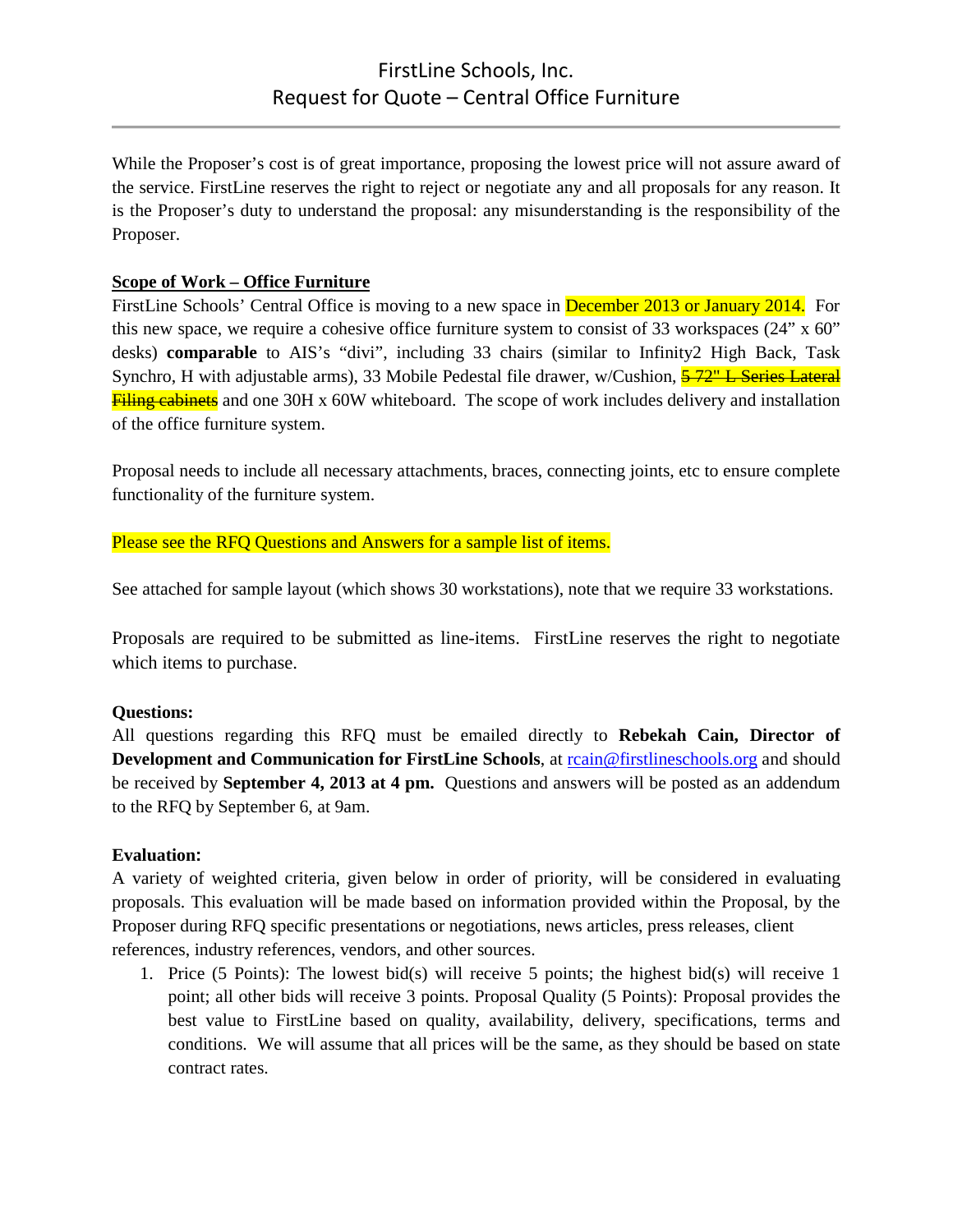- 2. Professional References (3 Points): Proposals with multiple positive references will receive 3 points; Proposals with references indicating reservations concerning Proposer quality will receive 0 points.
- 3. Consideration is given to the Proposer's ability to perform successfully under the terms and conditions and their past performance record. Resumes of Past Projects in line with Scope of Work: (3 Points); Relevant professional experience with projects of this size (3 points); Headquartered in Orleans Parish (1 Point); Principal of Business and Registered Office is in Orleans Parish as listed with the Louisiana Secretary of State, State & Local Disadvantaged Business Enterprise: (1 Point): Proposer is listed in the SLDBE Directory on the City of New Orleans website.

### **Execution of Work:**

FirstLine Schools requires the work completed as soon as possible upon notification that the office space is ready for our occupancy. The estimated date for occupancy is December 1, 2013. The intent is to have the furniture delivered, installed and ready for use within 5 days of notification of occupancy. This requires the chosen vendor to work closely with the project manager to deliver in a timely manner.

All work is to be completed within the scope of and consistent with the plans submitted as part of this RFQ. Any vendor wishing to deviate from this plan should provide specific information and rationale as to why it would be in FirstLine's best interest to do so.

Proposal cost shall include delivery and installation of office furniture system.

### **Incidental Work:**

Incidental work items for which separate payment will not be made includes, but is not limited to, the following items:

- a. Clean up, including disposal fees
- b. Signs
- c. Mobilization/Demobilization
- d. Restoration of property
- e. Cooperation with other contractors, abutters and utilities.
- f. Accessories and fasteners or components required to make items complete and functional.

### **Extra Work Items:**

Extra work shall be performed by the Contractor in accordance with the specifications and as directed, and will be paid for at a price as provided in the Contract documents or if such pay items are not applicable than at a price negotiated between the contractor and FirstLine. If FirstLine determines that extra work is to be performed, a change order will be issued.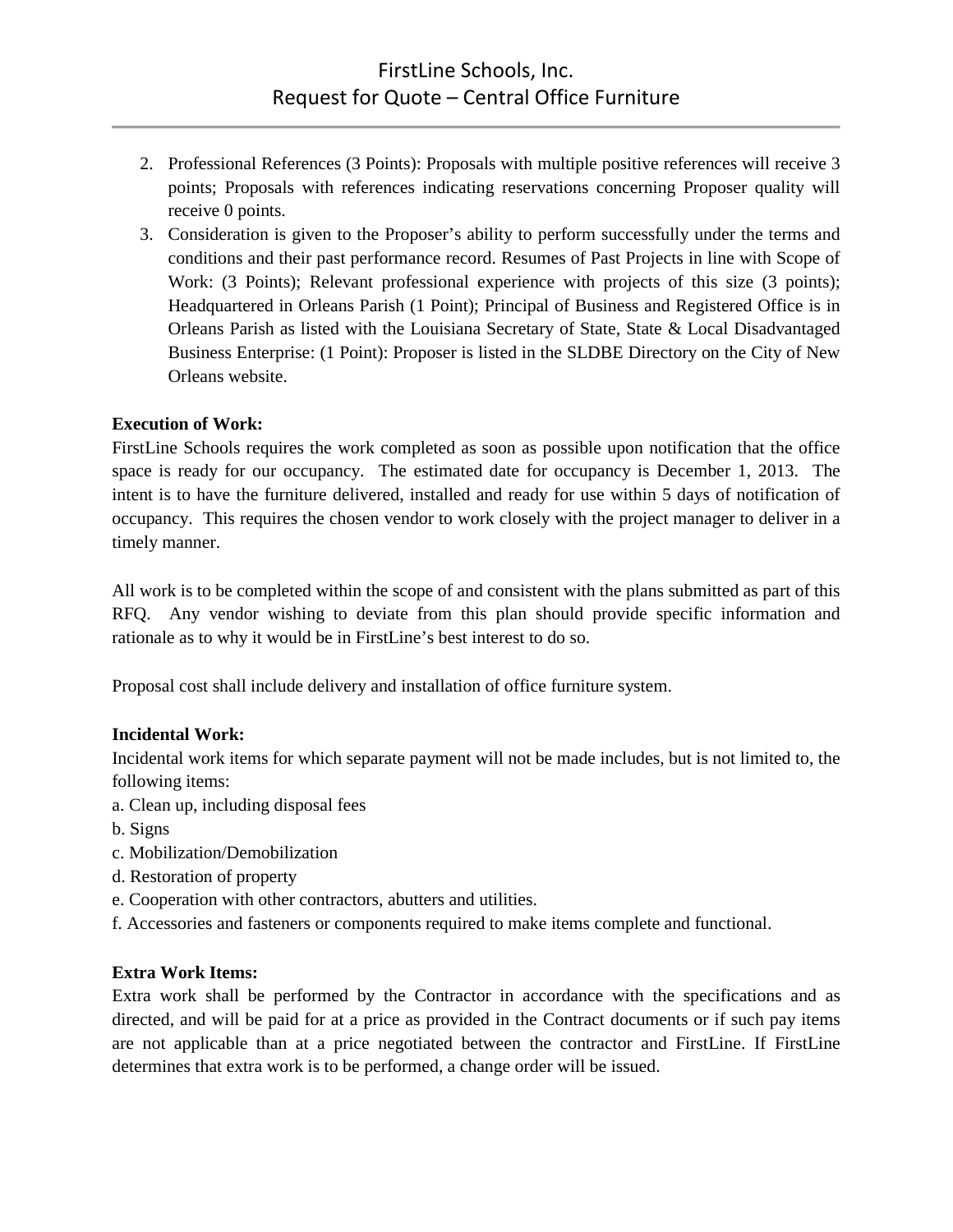## **Change Orders:**

FirstLine reserves the right to issue a formal change order for any increase, decrease, deletion, or addition of work or any increase in contract time or price. The contractor shall be required to sign the change order and it shall be considered as part of the Contract documents. The contractor will not be paid for any additional work he might claim without an authorized and fully executed change order.

## **Final Clean Up:**

Before acceptance of the work, the contractor shall remove from the site all machinery, equipment, surplus materials, rubbish, temporary buildings, barricades and signs. All parts of the work shall be left in a neat and presentable condition. On all areas used or occupied by the contractor, regardless of the contract limits, the vendor shall clean-up all sites and storage grounds. The items prescribed herein will not be paid for separately, but shall be paid for as part of the total contract price.

## **Control of Work:**

1. Authority of Director of Operations and Director of Development & Communication

(a) All work shall be done under supervision of the Director of Operations, the Director of Development and Communication and/orFirstLine's authorized designee and to his/her satisfaction. The Director of Operations, the Director of Development and Communication and/or authorized designee will decide all questions that may arise as to the quality and acceptability of materials furnished and work performed and as to the rate of progress of the work; all questions that may arise as to the interpretation of the specifications; and all questions as to the acceptable fulfillment of the Contract by the Contractor.

# **Proposal Authorities, Restrictions & Clauses**

### **Authorities and Options**

- FirstLine reserves the right to reject any and all proposals for any reason.
- FirstLine reserves the right to correct or waive irregularities in submitted proposals should it be deemed in the best interest of FirstLine to do so.
- FirstLine reserves the right to negotiate any and all proposals for any reason.
- FirstLine reserves the right to disqualify any proposals that do not meet the submittal requirements.
- Final prices will be negotiated between the Proposer and FirstLine. FirstLine reserves the right to cancel the contract award if Proposer cannot commit to a contract that has prices within 5% of what is initially quoted.

### **Prohibitions**

• FirstLine shall assess, negotiate and decide on this Proposal without influence from the Proposer's employees, the Proposer's representatives or agents, the Proposer's vendors, or any other parties with a business, financial or family relationship to the Proposer.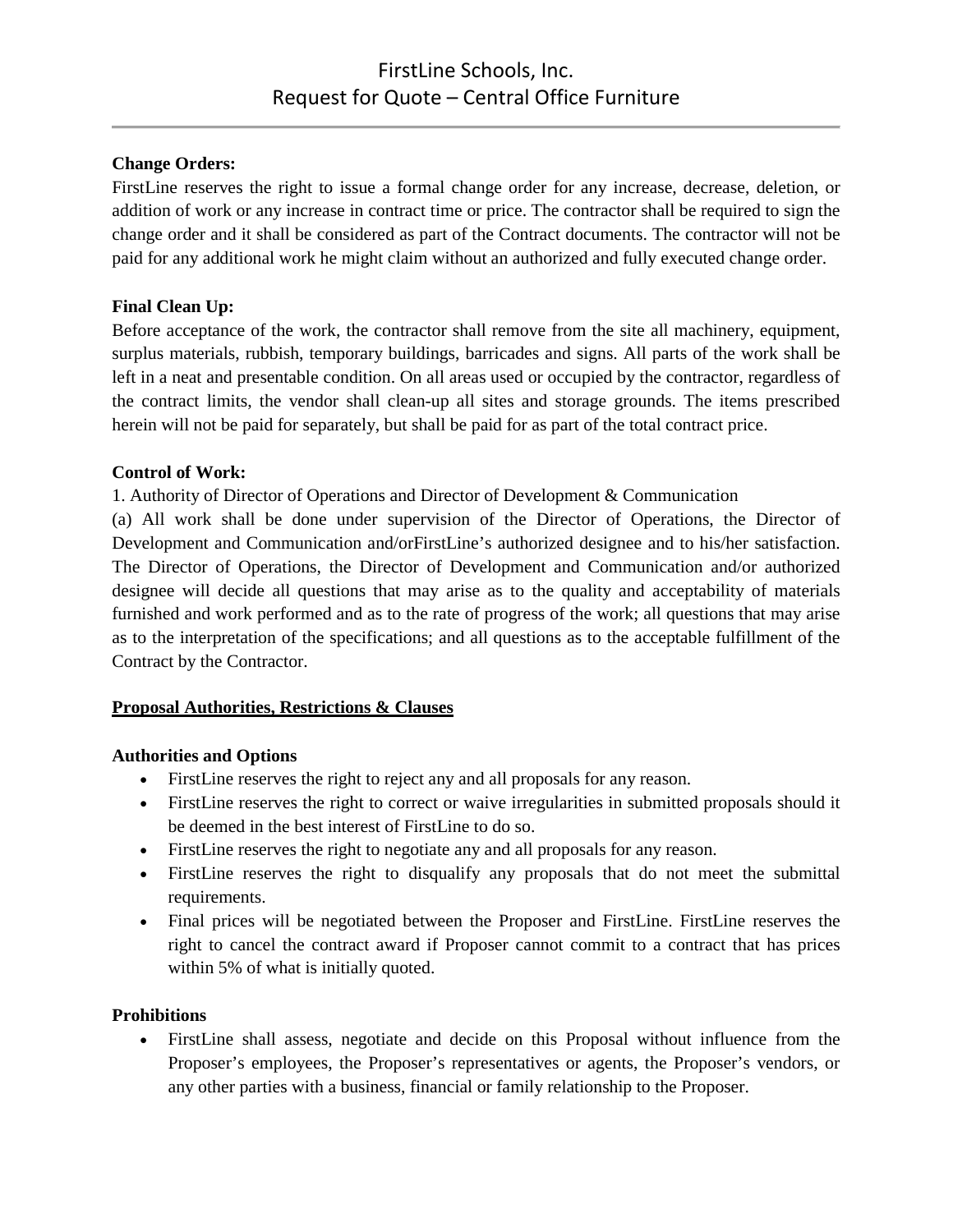• The Proposer is prohibited from exploiting a conflict of interest, gratuities, kickbacks, or any other type of incentive or influence upon FirstLine, its Board(s) and its agents; violators will be prosecuted to the extent of the pertinent laws.

The proposer is prohibited from submitting Proposals that are contingent upon winning multiple contracts; any such proposals will be disqualified.

## **Proposer Responsibilities**

- It is the Proposer's duty to inspect all submitted documents to assure completeness and legibility.
- It is the Proposer's duty to understand the proposal; any misunderstanding is the responsibility of the Proposer; FirstLine has no obligation to correct, reject or question any portion of the proposal.
- Proposer must abide by all proposal requirements; the proposal may be rejected by FirstLine regardless of the type or significance of noncompliance.

## **Termination of the Contract**

- First Line reserves the right to terminate the contract because of inferior quality of materials, product, workmanship, service and/or reductions and/or termination of funding.
- FirstLine reserves the right to terminate the contract immediately in the event that there are unresolved safety or liability concerns.

# **Proposal Requirements**

The Proposer must answer all questions in this section and must include all requested documentation in order for the Proposer's bid to be considered.

- A minimum of two (2) references, current or former clients and at least one must be in New **Orleans**
- Proposal which consists of Line-item material costs and any installation or other associated fees
- For each of the following assurances the Proposer must provide sufficient documentation to prove their ability to meet these expectations and deliverables.
	- o **Staffing**: The Proposer agrees not to discriminate against any employee or applicant for employment because of race, sex, religion, color, age, disability, national origin or sexual orientation
	- o **Legal and Responsibility:** The Proposer must fulfill all obligations in compliance with all applicable local, state, and federal laws and regulations, including the Occupational Health and Safety Act. The Proposer will be responsible for all damage to FirstLine's property, equipment, and buildings caused by its employees or its equipment. The Proposer will also be responsible for any injuries to persons caused